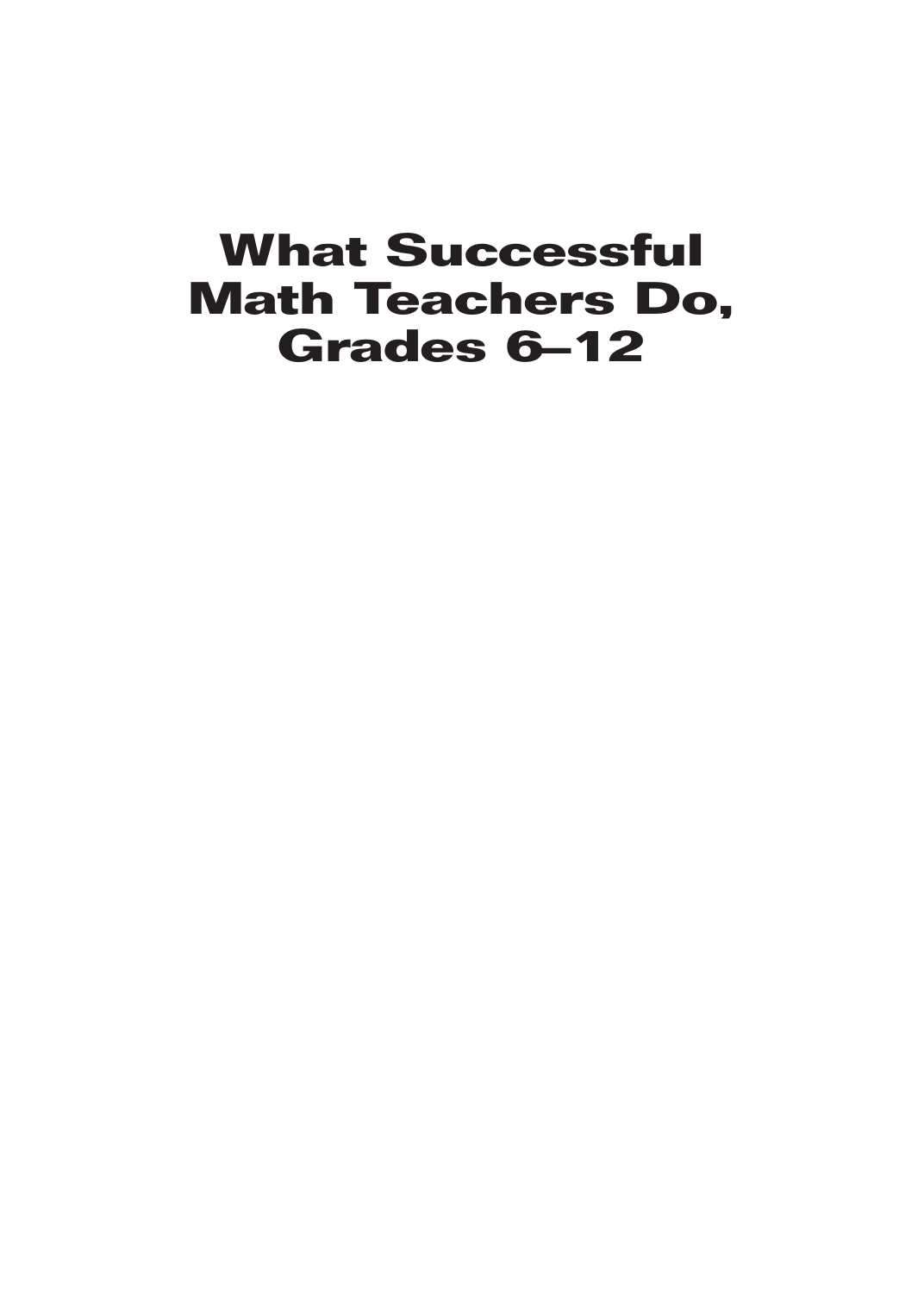*To Barbara for her support, patience, and inspiration. To my children and grandchildren, David, Lauren, Lisa, Danny, Max, Sam, and Jack, whose futures are unbounded. And in memory of my dear parents, Alice and Ernest, who never lost faith in me.*

—Alfred S. Posamentier

*To my Mom and Dad, whose unceasing love and support, and examples of integrity and hard work have converged to allow me a life limited only by my imagination.*

—Terri L. Germain-Williams

*To my wife, Tae Jin, who has made every sacrifice to ensure my happiness and success. To my children, Jennifer and Rebecca, who are an eternal source of pride and joy, and in memory of my parents, Stanley and Beatrice, who were always there for me.*

—Daniel Jaye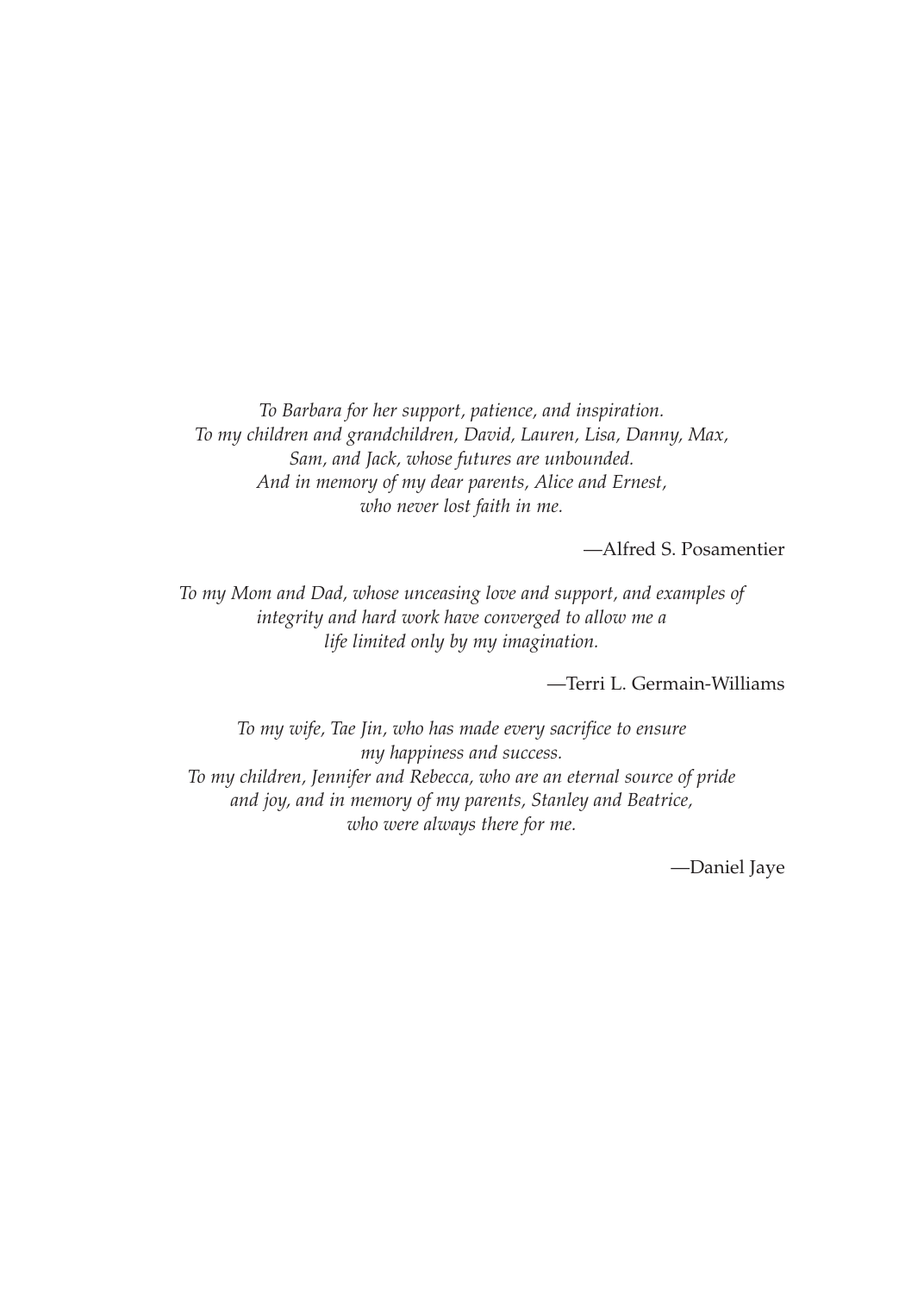# **What Successful Math Teachers Do, Grades 6–12**

Second Edition

## **80 Research-Based Strategies for the Common Core–Aligned Classroom**

**Alfred S. Posamentier Terri L. Germain-Williams Daniel Jaye**

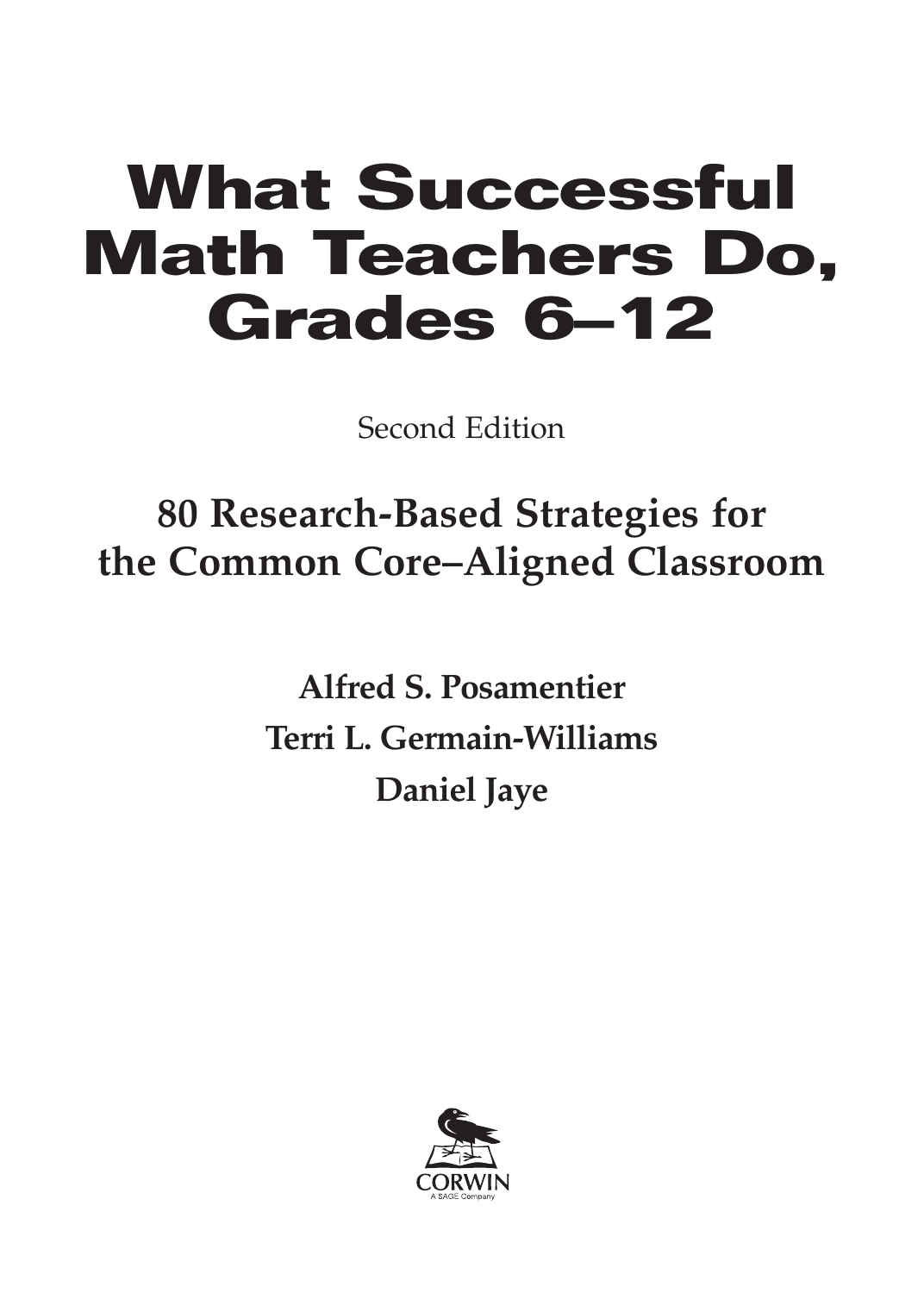

#### FOR INFORMATION:

Corwin

A SAGE Company 2455 Teller Road Thousand Oaks, California 91320 (800) 233-9936 www.corwin.com

SAGE Publications Ltd. 1 Oliver's Yard 55 City Road London EC1Y 1SP United Kingdom

SAGE Publications India Pvt. Ltd. B 1/I 1 Mohan Cooperative Industrial Area Mathura Road, New Delhi 110 044 India

SAGE Publications Asia-Pacific Pte. Ltd. 3 Church Street #10-04 Samsung Hub Singapore 049483

Acquisitions Editor: Robin Najar Associate Editor: Julie Nemer Editorial Assistant: Ariel Price Production Editor: Melanie Birdsall Copy Editor: Amy Rosenstein Typesetter: C&M Digitals (P) Ltd. Proofreader: Wendy Jo Dymond Indexer: Marilyn Augst Cover Designer: Janet Kiesel Permissions Editor: Karen Ehrmann

#### Copyright © 2013 by Corwin

All rights reserved. When forms and sample documents are included, their use is authorized only by educators, local school sites, and/or noncommercial or nonprofit entities that have purchased the book. Except for that usage, no part of this book may be reproduced or utilized in any form or by any means, electronic or mechanical, including photocopying, recording, or by any information storage and retrieval system, without permission in writing from the publisher.

National Council of Teachers of Mathematics (NCTM) standards throughout the book are reprinted with permission by NCTM. They are quoted from *Curriculum and Evaluation Standards for School Mathematics* (1989), *Professional Standards for Teaching Mathematics* (1991), *Handbook of Research on Mathematics Teaching and Learning* (1992), *Assessment Standards for School Mathematics* (1995), *Principles and Standards for School Mathematics* (2002), and *Research Companion to Principles and Standards for School Mathematics* (2003). All rights reserved. Standards are listed with the permission of NCTM. NCTM does not endorse the content or validity of these alignments.

All trade names and trademarks recited, referenced, or reflected herein are the property of their respective owners who retain all rights thereto.

Printed in the United States of America

*Library of Congress Cataloging-in-Publication Data*

Posamentier, Alfred S. What successful math teachers do, grades 6–12 : 80 research-based strategies for the common core–aligned classroom. — Second edition / Alfred S. Posamentier, Terri L. Germain-Williams, Daniel Jaye.

pages cm Includes bibliographical references and index.

ISBN 978-1-4522-5913-0 (pbk.)

1. Mathematics—Study and teaching (Secondary) —Standards— United States. I. Germain-Williams, Terri L. II. Jaye, Daniel. III. Title.

QA13.P67 2013 510.71′2—dc23 2013011072

This book is printed on acid-free paper.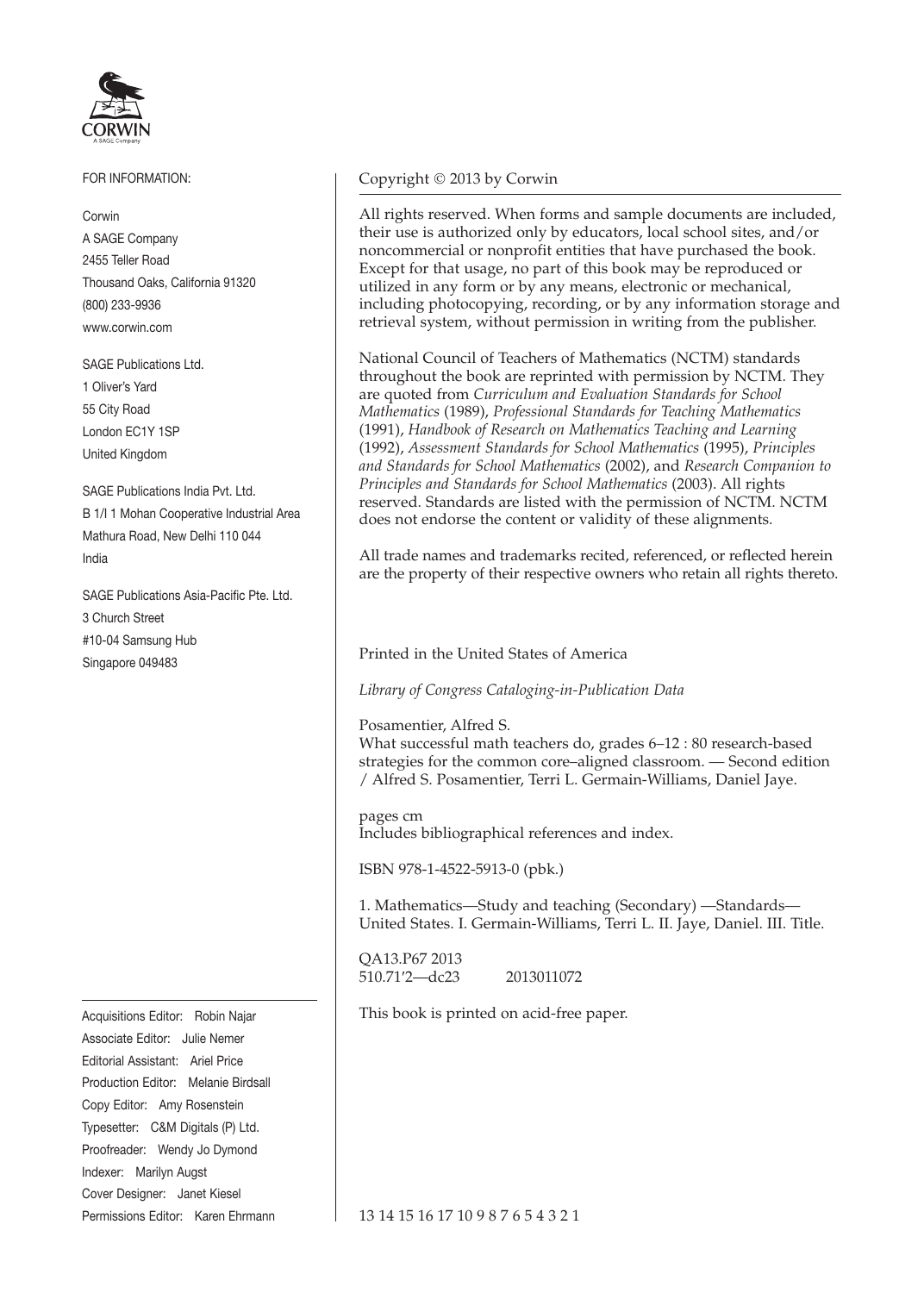## **Contents**

| Prologue                                              | xii |
|-------------------------------------------------------|-----|
| <b>Acknowledgments</b>                                | XV  |
| <b>About the Authors</b>                              | xvi |
| <b>Chapter 1. Make Sense of Problems</b>              |     |
| and Persevere in Solving Them                         | 1   |
| Aligning Chapter 1 to the Common Core State Standards | 1   |
| Strategy 1: Help students develop self-control to     |     |
| enhance their thinking and independence as            |     |
| well as to ease your own workload.                    | 2   |
| Strategy 2: Encourage students to be                  |     |
| mentally active while reading their textbooks.        | 5   |
| Strategy 3: Praise mistakes!                          | 7   |
| Strategy 4: Make a lesson more stimulating            |     |
| and interesting by varying the                        |     |
| types of questions you ask students.                  | 11  |
| Strategy 5: Use a variety of strategies to            |     |
| encourage students to ask questions                   |     |
| about difficult assignments.                          | 14  |
| Strategy 6: Use a question-asking checklist           |     |
| and an evaluation notebook to help                    |     |
| students become better learners.                      | 17  |
| Strategy 7: Find out why students rate a              |     |
| mathematical task as difficult so                     |     |
| you can increase the difficulty of                    |     |
| exercises and tests more effectively.                 | 20  |
| Strategy 8: Teach students to ask themselves          |     |
| questions about what they already know                |     |
| about a problem or task they are working on.          | 23  |
|                                                       |     |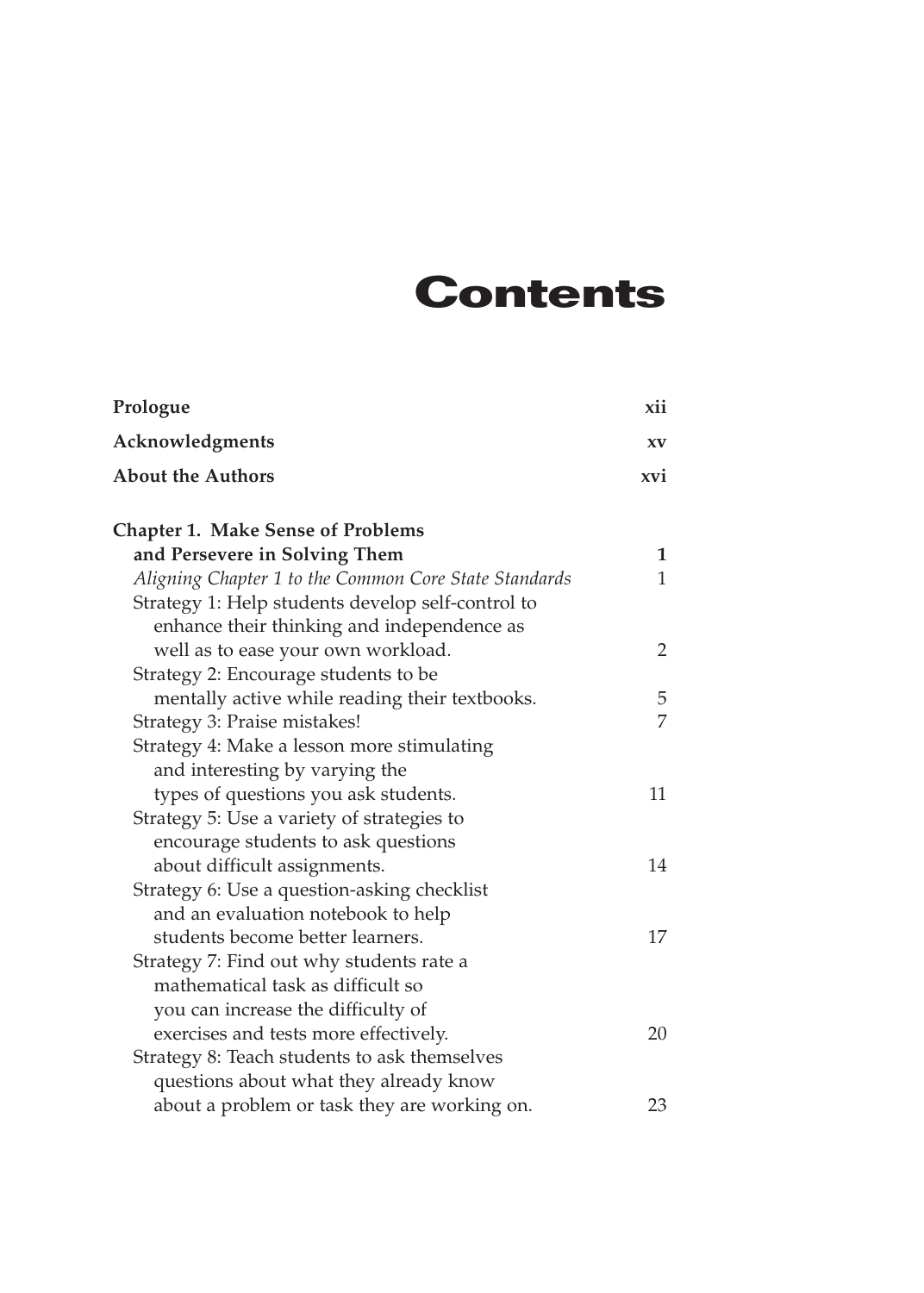| Strategy 9: Structure teaching of mathematical          |    |
|---------------------------------------------------------|----|
| concepts and skills around problems to be               |    |
| solved, using a problem-centered or problem-based       |    |
| approach to learning.                                   | 25 |
| <b>Notes</b>                                            | 28 |
| Chapter 2. Reason Abstractly and Quantitatively         | 30 |
| Aligning Chapter 2 to the Common Core State Standards   | 30 |
| Strategy 10: Teach students to ask themselves           |    |
| questions about the problems/tasks                      |    |
| they are working on.                                    | 30 |
| Strategy 11: Help students understand their own         |    |
| thought processes, and guide them in learning           |    |
| to think like mathematicians.                           | 33 |
| Strategy 12: Select and carefully structure homework    |    |
| assignments so that they require the development of     |    |
| mathematical thinking and reasoning. Anticipate         |    |
| changes that might occur while students                 |    |
| are working at home.                                    | 35 |
| Strategy 13: Emphasize higher-level thinking objectives |    |
| in regular mathematics classes so that all students     |    |
| incorporate the features of enriched                    |    |
| academic and honors classes.                            | 38 |
| <b>Notes</b>                                            | 40 |
| <b>Chapter 3. Construct Viable Arguments and</b>        |    |
| <b>Critique the Reasoning of Others</b>                 | 42 |
| Aligning Chapter 3 to the Common Core State Standards   | 42 |
| Strategy 14: Use classwide peer tutoring to help        |    |
| your students learn whether or not                      |    |
| they have learning disabilities.                        | 43 |
| Strategy 15: Carefully select problems for              |    |
| use in cooperative learning groups.                     | 45 |
| Strategy 16: Encourage students to work                 |    |
| cooperatively with other students.                      | 47 |
| Strategy 17: Use group problem solving to stimulate     |    |
| students to apply mathematical thinking skills.         | 49 |
| Strategy 18: Don't give students feedback on            |    |
| their performance too early.                            | 52 |
| Strategy 19: Promptly give students information         |    |
| or feedback about their performance.                    | 54 |
|                                                         |    |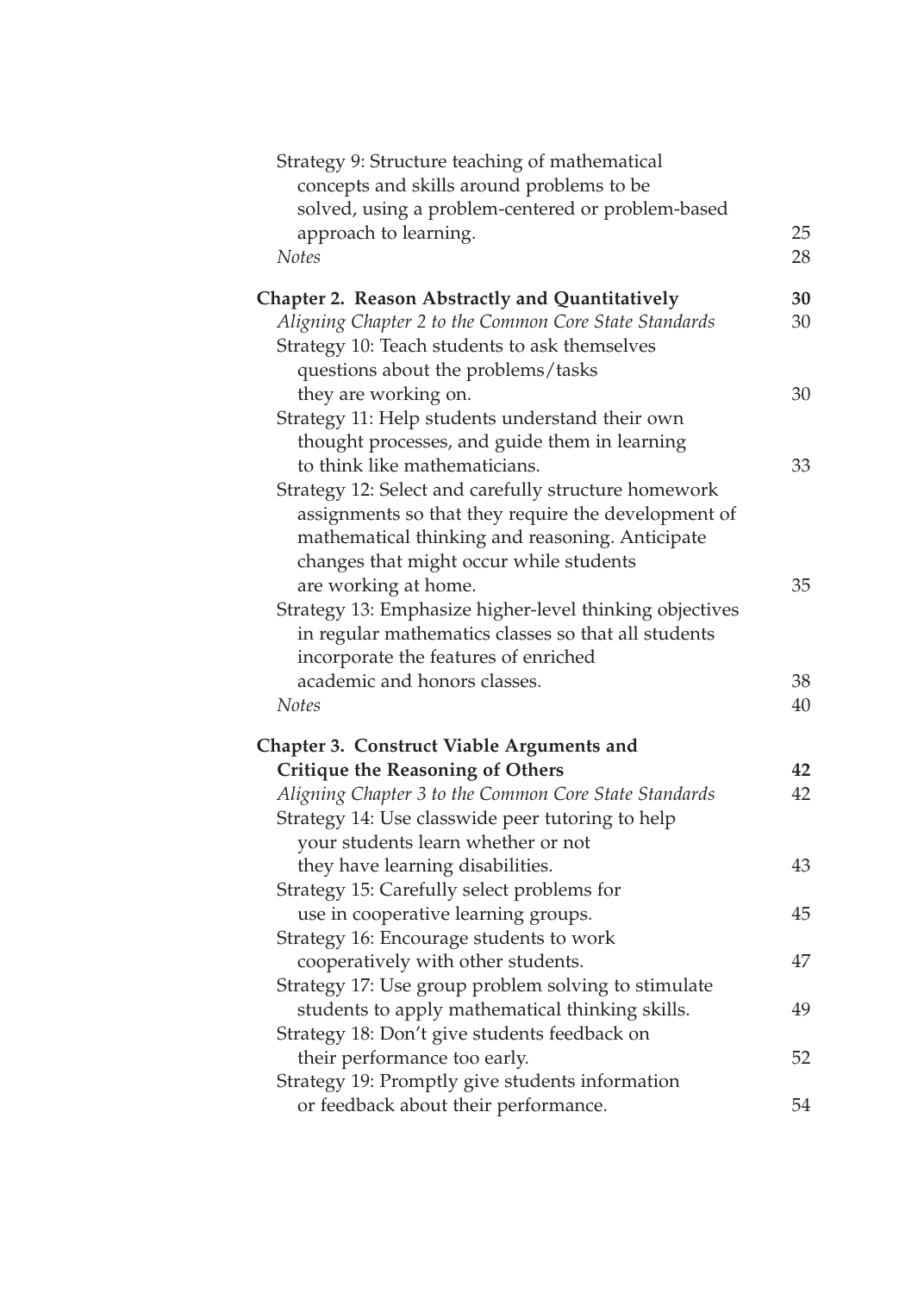| Strategy 20: Increase your understanding of factors       |    |
|-----------------------------------------------------------|----|
| that affect students' attitudes before and                |    |
| after testing. You may be surprised!                      | 56 |
| Strategy 21: Get students to "think out loud"             |    |
| when solving problems.                                    | 58 |
| Notes                                                     | 61 |
| <b>Chapter 4. Model With Mathematics</b>                  | 63 |
| Aligning Chapter 4 to the Common Core State Standards     | 63 |
| Strategy 22: Find out about your students' motivation     |    |
| regarding mathematics, and use that knowledge             |    |
| to refine your instruction.                               | 63 |
| Strategy 23: When trying to determine how to              |    |
| motivate students' interest in mathematics,               |    |
| teachers should differentiate between personal            |    |
| and situational interest and use both forms               |    |
| to increase students' motivation to                       |    |
| learn mathematics. Teachers also need                     |    |
| to both stimulate and maintain                            |    |
| their students' interest.                                 | 66 |
| Strategy 24: Use school fund-raising projects, such as    |    |
| students' selling candy or organizing a                   |    |
| walkathon, as the basis of mathematics lessons.           | 69 |
| Strategy 25: When doing inquiry lessons,                  |    |
| give students clearly written materials                   |    |
| to guide the inquiry process.                             | 71 |
| Strategy 26: Use graphic representations or illustrations |    |
| to enhance students' memory while they are                |    |
| listening to you. Abstract representations such as        |    |
| flowcharts are more effective than                        |    |
| colorful pictures.                                        | 74 |
| Strategy 27: Playing makes understanding                  |    |
| mathematics easier and more fun.                          | 78 |
| Strategy 28: Assign homework and other projects           |    |
| requiring students to write about connections             |    |
| between mathematics and other subjects.                   | 82 |
| Strategy 29: Encourage students to make                   |    |
| mental pictures while applying rules                      |    |
| to solve problems.                                        | 85 |
| <b>Notes</b>                                              | 88 |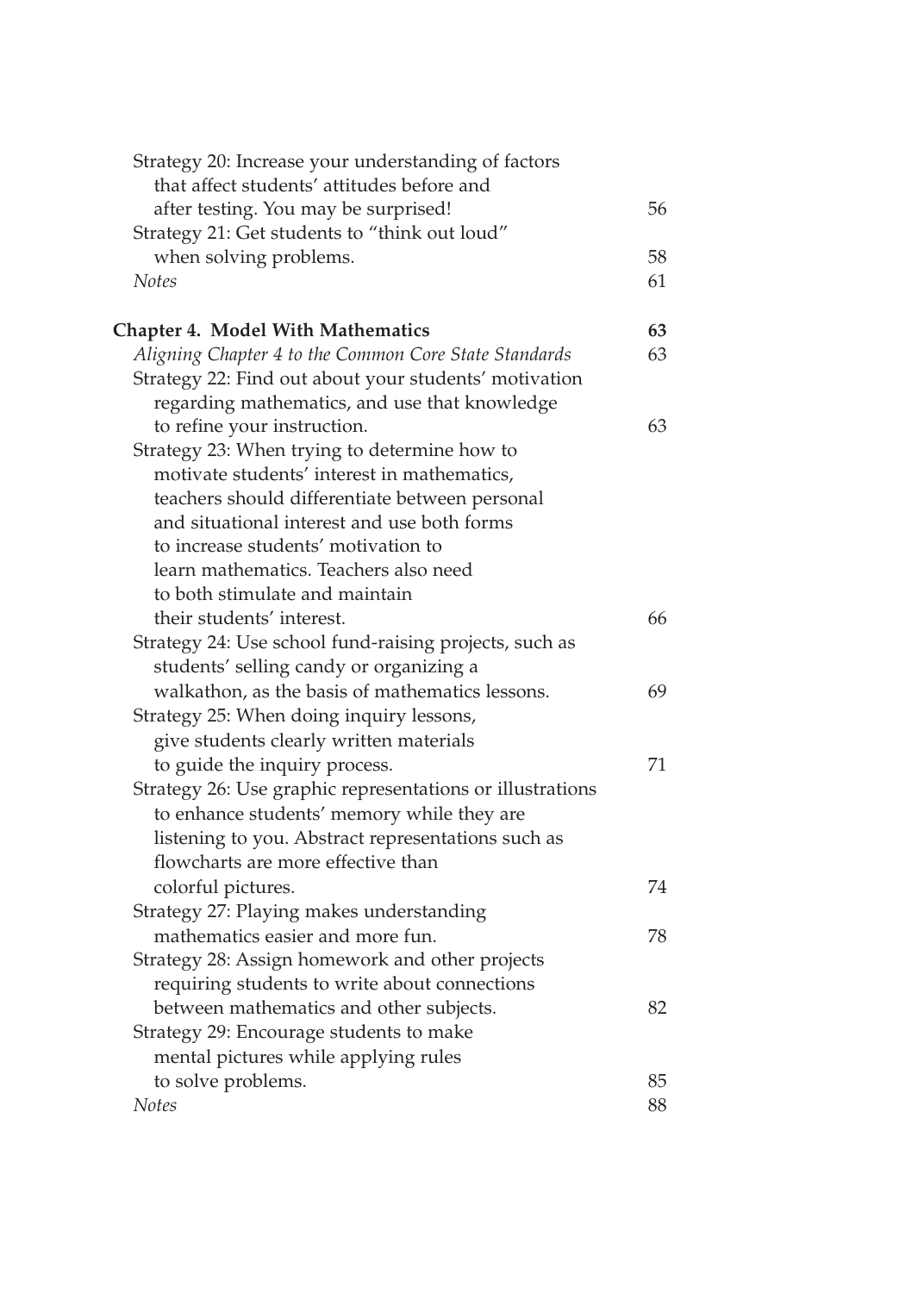| <b>Chapter 5. Use Appropriate Tools Strategically</b> | 90  |
|-------------------------------------------------------|-----|
| Aligning Chapter 5 to the Common Core State Standards | 90  |
| Strategy 30: Use the jigsaw technique of cooperative  |     |
| learning as an interesting and effective              |     |
| way for students to learn.                            | 90  |
| Strategy 31: Use homework as a way of                 |     |
| delving more deeply into important                    |     |
| mathematical concepts and skills.                     | 93  |
| Strategy 32: Help students learn without relying      |     |
| on teacher-centered approaches. Give them             |     |
| carefully chosen sequences of worked-out              |     |
| examples and problems to solve.                       | 95  |
| Notes                                                 | 98  |
| Chapter 6. Attend to Precision                        | 99  |
| Aligning Chapter 6 to the Common Core State Standards | 99  |
| Strategy 33: Treat students in ways that              |     |
| reflect the belief that you have high                 |     |
| expectations for their performance.                   | 99  |
| Strategy 34: Call on students more frequently         |     |
| to promote their achievement.                         | 102 |
| Strategy 35: Make sure to pause for at least four     |     |
| seconds after listening to a student's                |     |
| communication before responding.                      | 104 |
| Strategy 36: Emphasize the general principles         |     |
| that underlie solving specific types of problems.     | 106 |
| <b>Notes</b>                                          | 109 |
| Chapter 7. Look for and Make Use of Structure         | 110 |
| Aligning Chapter 7 to the Common Core State Standards | 110 |
| Strategy 37: Teachers should be tactical              |     |
| in their use of questions.                            | 110 |
| Strategy 38: Use a variety of sequences to            |     |
| ask questions.                                        | 113 |
| Strategy 39: Adolescents need extended                |     |
| support to acquire the ability to visualize.          | 115 |
| Strategy 40: Give students the kind of feedback       |     |
| that will most help them improve                      |     |
| their future performance.                             | 117 |
| Strategy 41: Complex exercises that give              |     |
| students freedom tend to fit the                      |     |
| way older students learn.                             | 119 |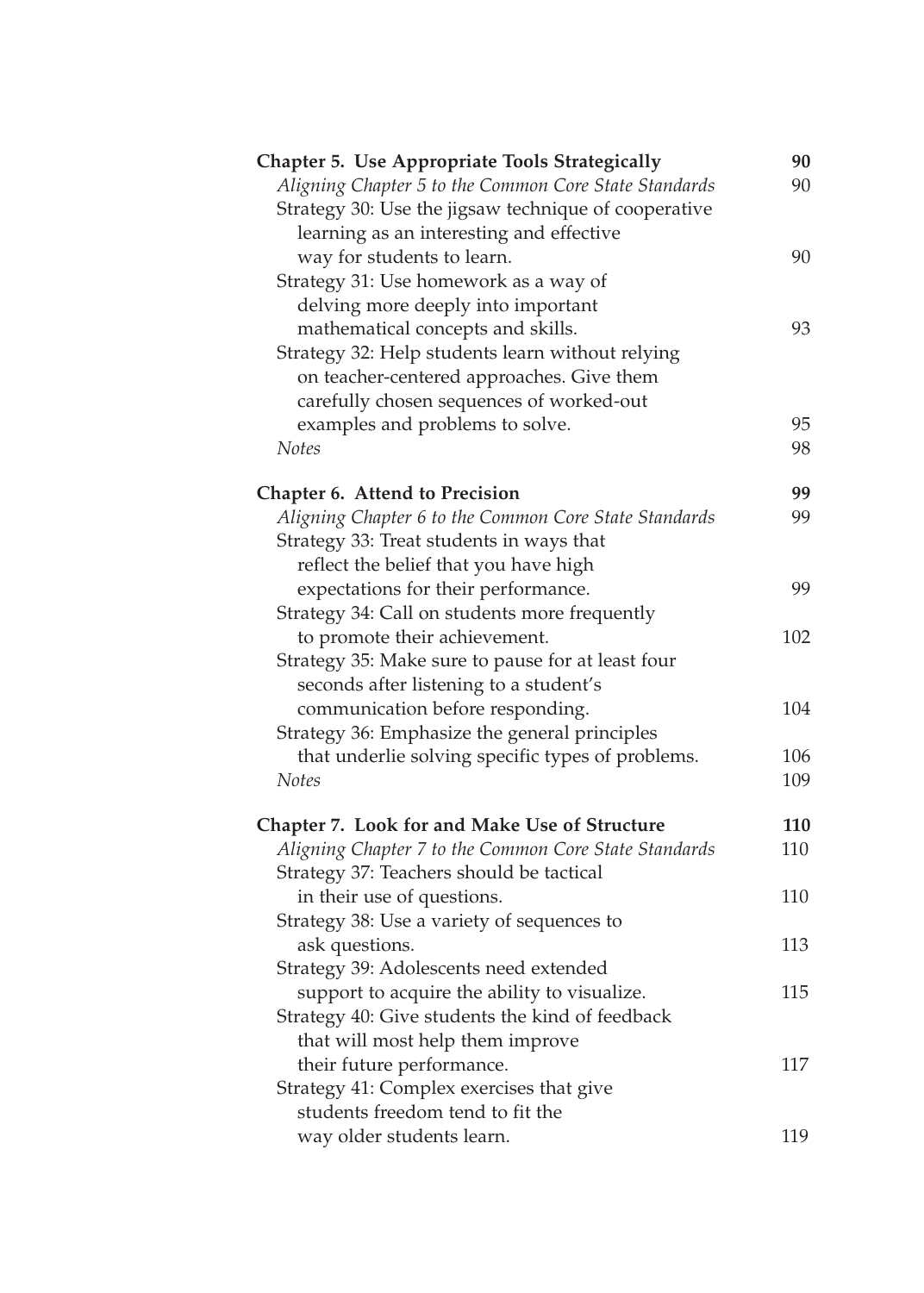| Strategy 42: Provide hints or clues or ask leading    |     |
|-------------------------------------------------------|-----|
| questions when students need help solving             |     |
| problems instead of giving them the                   |     |
| answers. Gradually phase out this                     |     |
| support so as to foster independent problem solving.  | 122 |
| Strategy 43: Examine your students' knowledge of      |     |
| mathematics, and use this information to              |     |
| write challenging word problems that                  |     |
| they will enjoy solving.                              | 125 |
| Strategy 44: Students need time to                    |     |
| practice planning their solutions to problems.        | 128 |
| <b>Notes</b>                                          | 131 |
| <b>Chapter 8. Look for and Express Regularity</b>     |     |
| in Repeated Reasoning                                 | 132 |
| Aligning Chapter 8 to the Common Core State Standards | 132 |
| Strategy 45: Use questions for different and          |     |
| versatile functions in the classroom.                 | 132 |
| Strategy 46: Use inquiry-based learning in            |     |
| addition to problem-based learning.                   | 136 |
|                                                       |     |
| Strategy 47: Teachers can help students learn         |     |
| to ask better questions.                              | 139 |
| Strategy 48: Use homework assignments as              |     |
| opportunities for students to get practice            |     |
| and feedback on applying their mathematical           |     |
| knowledge and skills.                                 | 149 |
| Strategy 49: Use analogies to help students           |     |
| develop more valid conceptions.                       | 152 |
| Strategy 50: Have students study written model        |     |
| solutions to problems while learning and              |     |
| practicing problem solving.                           | 155 |
| <b>Notes</b>                                          | 157 |
| <b>Chapter 9. Manage Your Classroom</b>               | 159 |
| Aligning Chapter 9 to the Common Core State Standards | 159 |
| Strategy 51: Create your own support network as       |     |
| soon as you begin your first teaching job.            | 159 |
| Strategy 52: Before beginning a lesson, put an        |     |
| outline of what you are going to cover                |     |
| on the blackboard.                                    | 161 |
| Strategy 53: Make realistic time estimates            |     |
| when planning your lessons.                           | 167 |
|                                                       |     |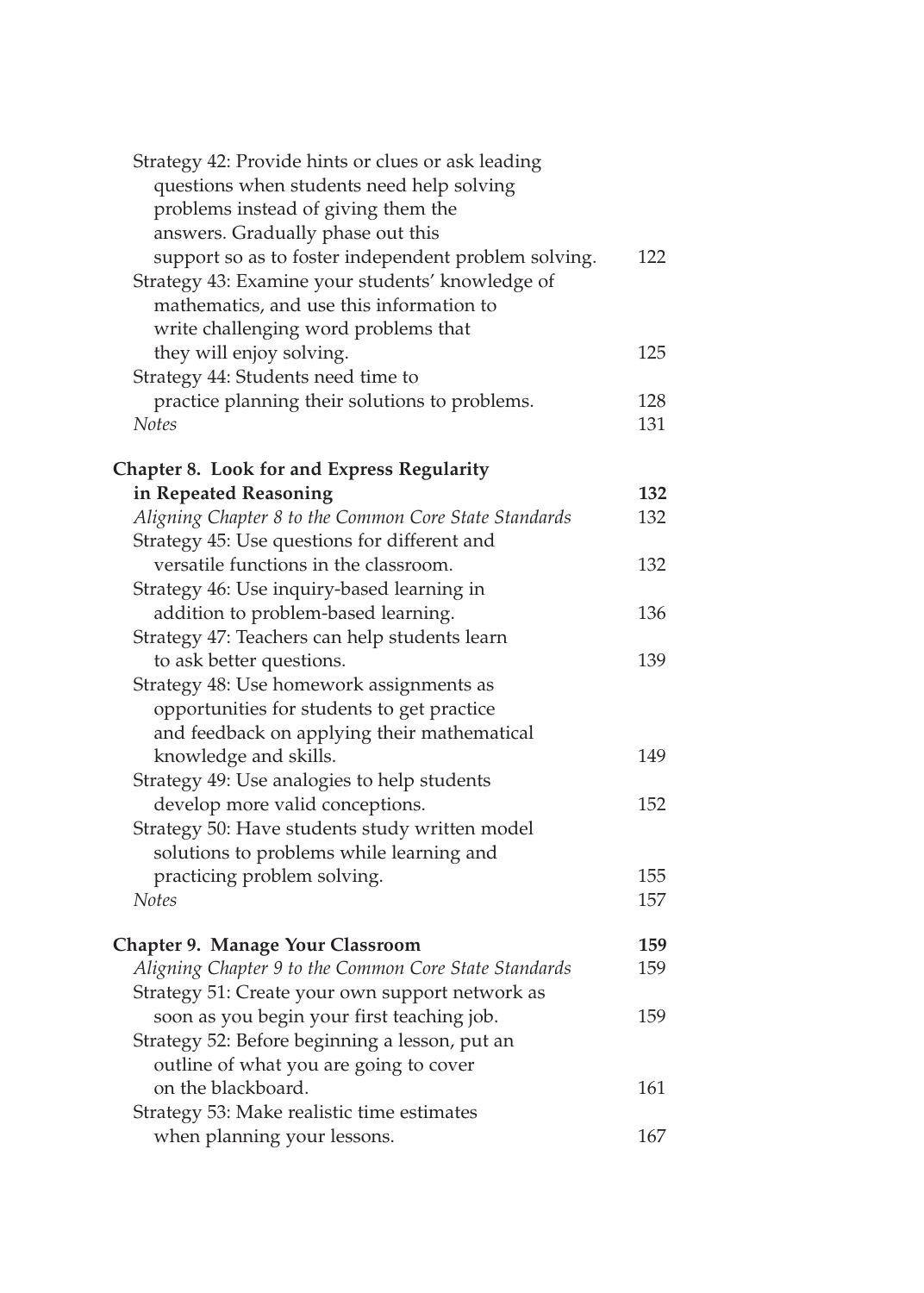| Strategy 54: Make classroom activities flow smoothly.       | 169 |
|-------------------------------------------------------------|-----|
| Strategy 55: Have "eyes in the back of your head"           |     |
| so you notice misbehavior at an early stage.                | 171 |
| Strategy 56: Do more than one thing at a time.              | 173 |
| Strategy 57: Work directly with individual                  |     |
| students as often as possible.                              | 175 |
| Strategy 58: Avoid reacting emotionally when                |     |
| evaluating problematic situations                           |     |
| in the classroom.                                           | 177 |
| Strategy 59: To reduce math anxiety, focus on both          |     |
| the thoughts and the emotions of the students.              | 179 |
| Strategy 60: Consider whether a student's learning          |     |
| weakness might involve a deficiency in                      |     |
| auditory perception.                                        | 181 |
| <b>Notes</b>                                                | 183 |
| <b>Chapter 10. Assess Student Progress</b>                  | 185 |
| Aligning Chapter 10 to the Common Core State Standards      | 185 |
| Strategy 61: Feedback on practice is essential for          |     |
| improving student performance.                              | 185 |
| Strategy 62: Make sure students pay attention               |     |
| to the feedback you give them.                              | 187 |
| Strategy 63: Systematically incorporate review              |     |
| into your instructional plans, especially                   |     |
| before beginning a new topic.                               | 190 |
| Strategy 64: Provide all students, especially students      |     |
| lacking confidence, with "formative assessments"            |     |
| to allow them additional opportunities to                   |     |
| succeed in mathematics.                                     | 192 |
| Strategy 65: Be aware of students' different levels of text |     |
| anxiety as it relates to different subject areas, and       |     |
| use a variety of techniques to help them                    |     |
| overcome their test anxiety.                                | 194 |
| Strategy 66: Do not assume that students accept             |     |
| responsibility for or agree with their bad                  |     |
| grades on tests.                                            | 198 |
| Strategy 67: If students do not follow your instructions    |     |
| and/or if their achievements do not fulfill your            |     |
| expectations, the cause may not be students'                |     |
| incompetence. It could be a result of your                  |     |
| self-overestimation.                                        | 201 |
| <b>Notes</b>                                                | 203 |
|                                                             |     |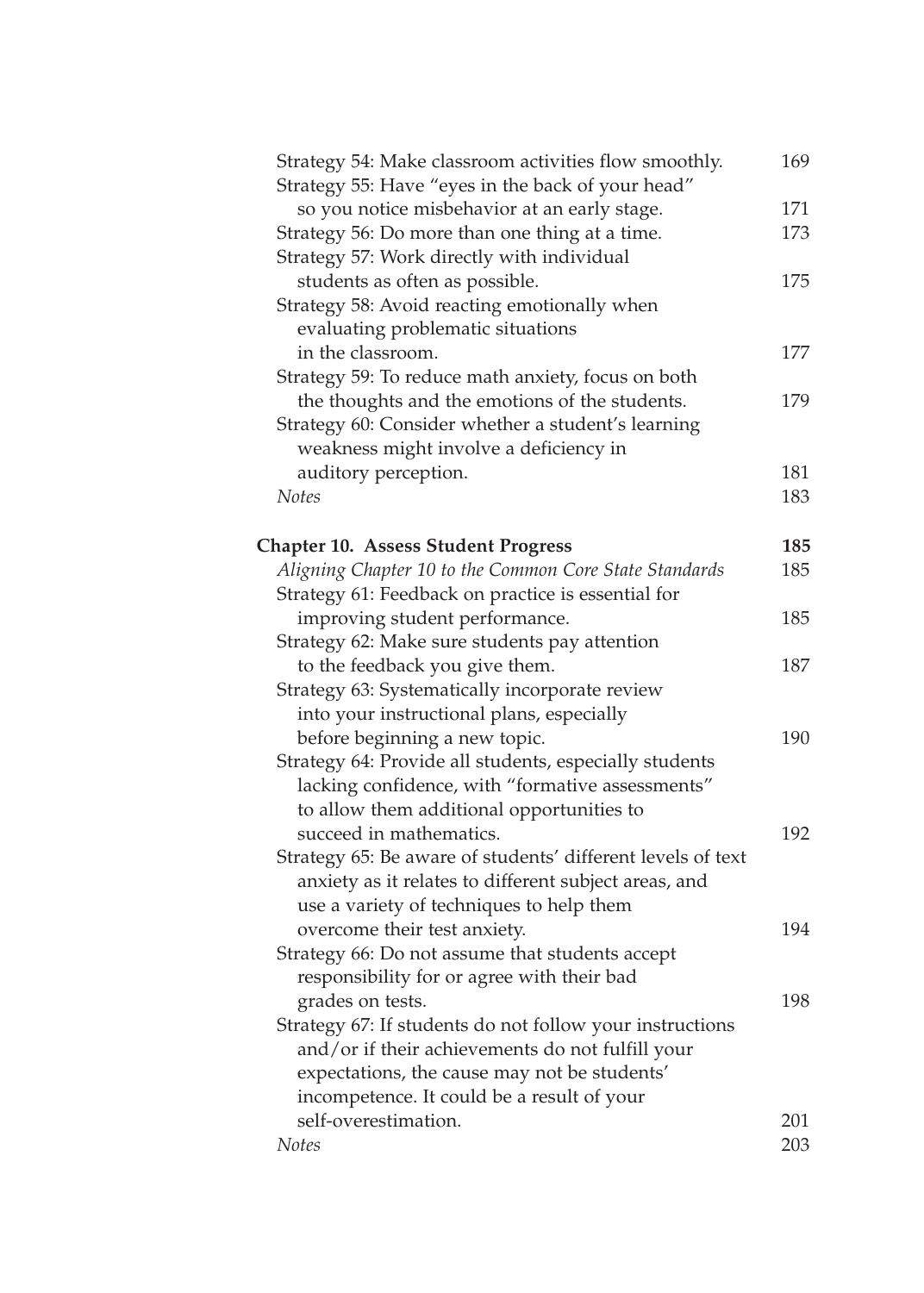| <b>Chapter 11. Consider Social Aspects in</b>                   |     |
|-----------------------------------------------------------------|-----|
| <b>Teaching Mathematics</b>                                     | 205 |
| Aligning Chapter 11 to the Common Core State Standards          | 205 |
| Strategy 68: Make multicultural connections in mathematics. 205 |     |
| Strategy 69: Find out about your students' families and         |     |
| how their values and practices might affect students'           |     |
| attitudes and performance in mathematics.                       | 208 |
| Strategy 70: Reach out to parents to form a partnership         |     |
| for educating elementary and high school students.              | 211 |
| Strategy 71: Inform parents that they should not let            |     |
| media reports about studies of other children                   |     |
| change their views of their own children's                      |     |
| abilities to be successful in mathematics.                      | 213 |
| Strategy 72: Some students do not think they have control       |     |
| over their academic successes and failures. Help                |     |
| these students recognize that they do                           |     |
| have some control.                                              | 216 |
| Strategy 73: Teach students, especially girls,                  |     |
| to believe that success in mathematics                          |     |
| results from their efforts.                                     | 218 |
| Strategy 74: Give girls the same quantity and                   |     |
| quality of teacher attention as boys.                           | 221 |
| Strategy 75: Make special efforts to encourage                  |     |
| girls to study mathematics.                                     | 223 |
| Strategy 76: Use different motivational strategies              |     |
| for girls and boys.                                             | 225 |
| Strategy 77: Take into consideration how students               |     |
| view successful teachers and how this                           |     |
| differs for girls and boys.                                     | 227 |
| Strategy 78: Praise, encourage, and help                        |     |
| your older students.                                            | 230 |
| Strategy 79: Does grade skipping hurt mathematically            |     |
| talented students socially and emotionally?                     |     |
| Don't worry about accelerating talented students!               | 232 |
| Strategy 80: Use technology such as dynamic geometry            |     |
| software to enhance student understanding                       |     |
| and analysis.                                                   | 234 |
| Notes                                                           | 237 |
| Epilogue                                                        | 239 |
| <b>Resource: What the Authors Say</b>                           | 242 |
| Index                                                           | 247 |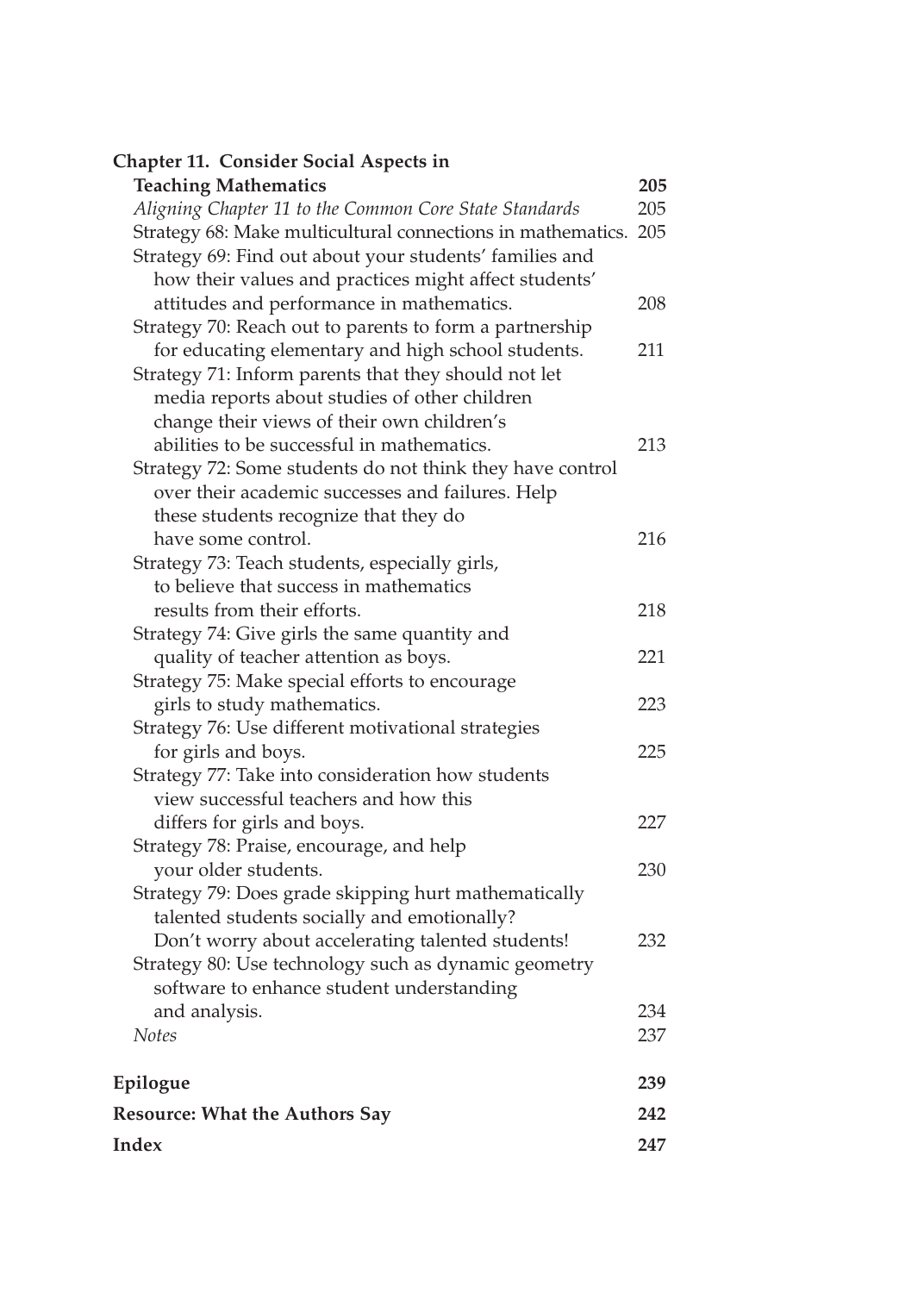## **Prologue**

**A**s a direct result of federal pressure on the states to continuously improve their instructional program and ensure that all students are being reached in the teaching process, teachers are being called on to meet professional standards and base their work on research-proven methods of teaching. Educational research, often conducted at universities or on educational sites by university researchers, is reported in educational journals and is most often read by other researchers. All too often, the style in which research reports or articles on research findings are reported is not friendly or appealing to the classroom teacher. The very community classroom teachers—that could benefit enormously from the findings of many of these educational initiatives rarely learns about these endeavors. It is the objective of this book to bring some of the more useful research findings to the classroom teacher. In our quest for the most salient research findings, we were guided by the Common Core State Standards and the National Council of Teachers of Mathematics standards. Rather than merely presenting the research findings that support these standards, we have attempted to convert them into useful classroom strategies, thus capturing the essence of the findings and at the same time putting them into a meaningful context for the practicing mathematics teacher.

This book is to serve as a resource for mathematics teachers. It should provide a portal to access the many worthwhile findings resulting from educational, psychological, and sociological research studies done in Europe and in the United States. Heretofore, teachers have had very few proper vehicles for getting this information, short of combing through the tomes of research reports in the various disciplines. This book is designed to provide an easy way for the classroom teacher to benefit from the many ideas embedded in these academic exercises.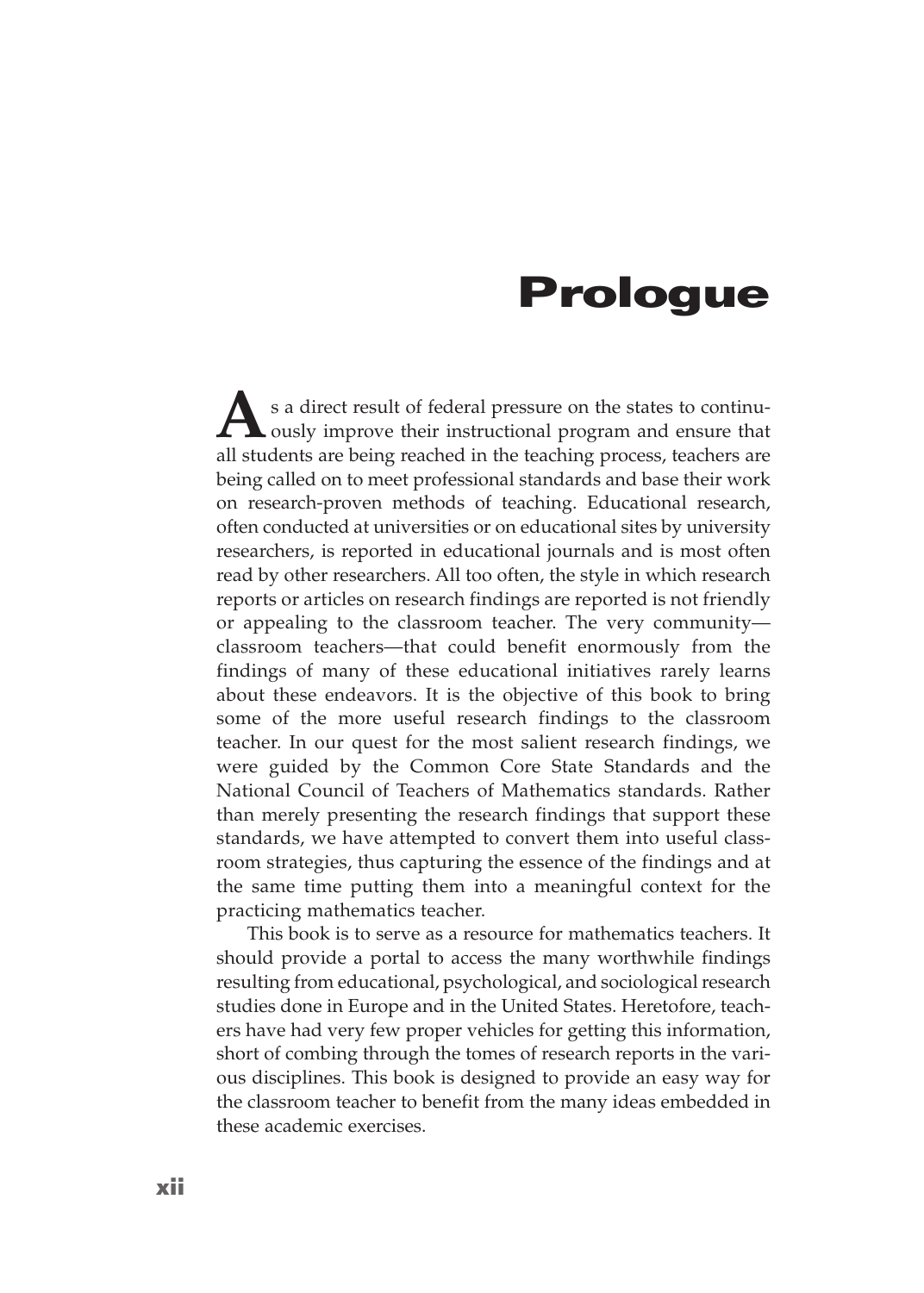The book is designed to be an easy and ready reference for the mathematics teacher—both preservice and inservice. It consists of 11 chapters, each with a theme representing one aspect of the typical instructional program and each guided by the Common Core Standards. Each chapter presents a collection of teaching strategies, concisely presented in a friendly format:

### **The Strategy**

This is a simple and crisp statement of the teaching strategy we recommend.

### **What the Research Says**

This offers a discussion of the research project that led to the strategy. This section should give the teacher some confidence in, and a deeper understanding of, the principle being discussed as a "teaching strategy."

### **Teaching to the National Council of Teachers of Mathematics Standards**

Here we present the salient National Council of Teachers of Mathematics standard that we are supporting with the strategy.

### **Aligning to the Common Core State Standards**

This section not only helps explain the standards but also shows how they can be met.

#### **Classroom Applications**

This section tells the teacher how the teaching strategy can be used in the mathematics instructional program. Where appropriate, some illustrative examples of the teaching strategy in the mathematics classroom are provided.

### **Precautions and Possible Pitfalls**

This is the concluding section for each strategy and mentions some of the cautions that should be considered when using this teaching strategy so that the teacher can avoid common difficulties



✓







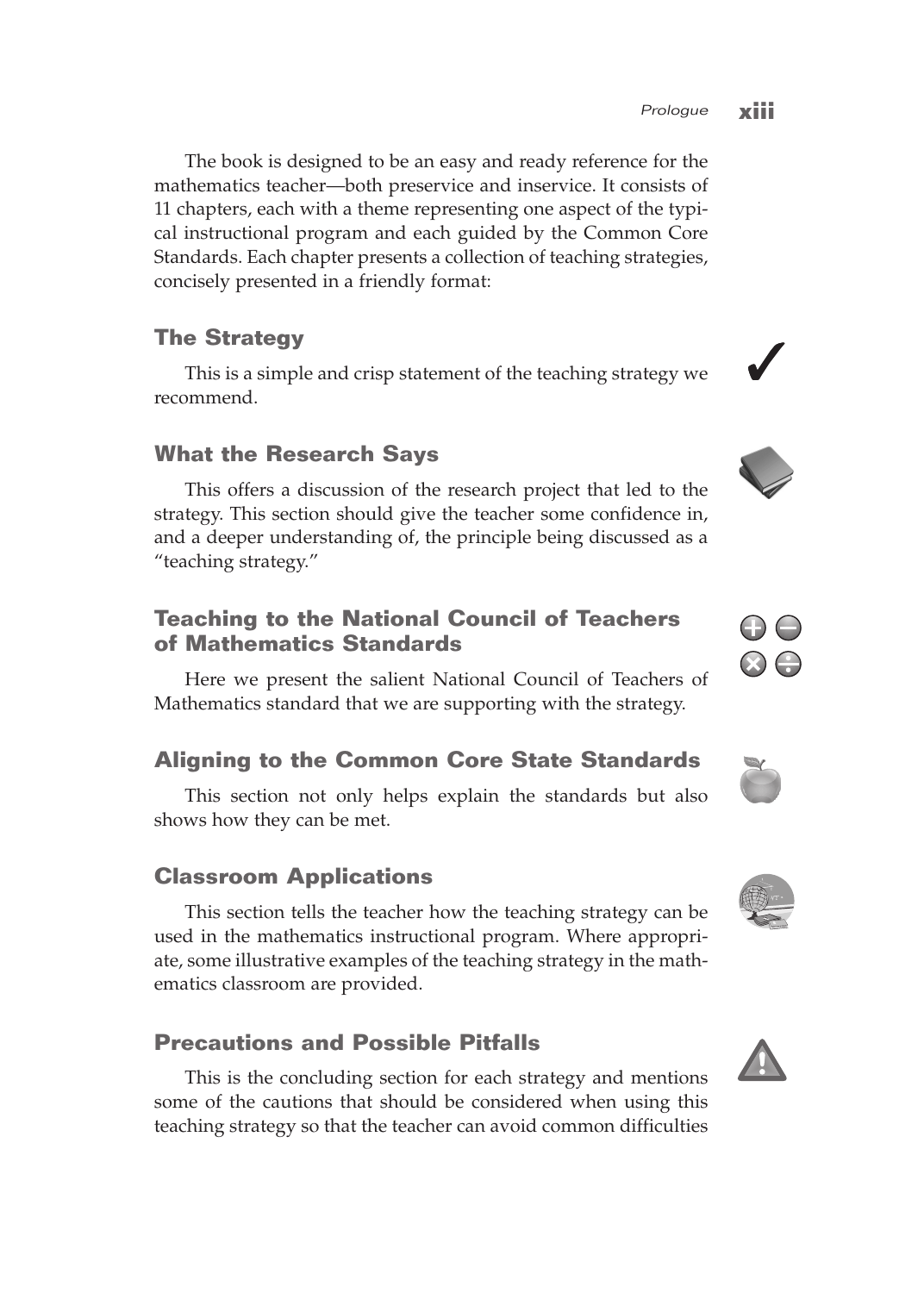#### **xiv** What Successful Math Teachers Do, Grades 6-12

before they occur, thereby achieving a reasonably flawless implementation of the teaching strategy.

#### **Sources**

These are provided so that the reader may refer to the complete research study to discover the process and findings in detail.

We see this book as a first step in bringing educational research findings to the practitioners: the classroom teachers. Perhaps teachers will see that there is much to be gained to enhance teaching by reviewing educational research with an eye toward implementing the findings in their instructional program. Furthermore, it would be highly desirable for researchers to make more of an effort to extend their publications/findings to the classroom teacher. To do otherwise would make the entire activity of educational research irrelevant.

As you read the many instructional suggestions offered in this book, we hope you will continuously think of yourself as the teacher who might implement them. Remember, your personality plays a large role in mapping out an overall instructional strategy. Each teacher brings to the classroom various strengths, and therefore, the research we bring to the reader should be viewed in that context. Nevertheless, the specific research-based tips and strategies offered here will help you focus on certain aspects of your teaching. Teachers who continuously self-evaluate their instructional performance will, undoubtedly, become master teachers.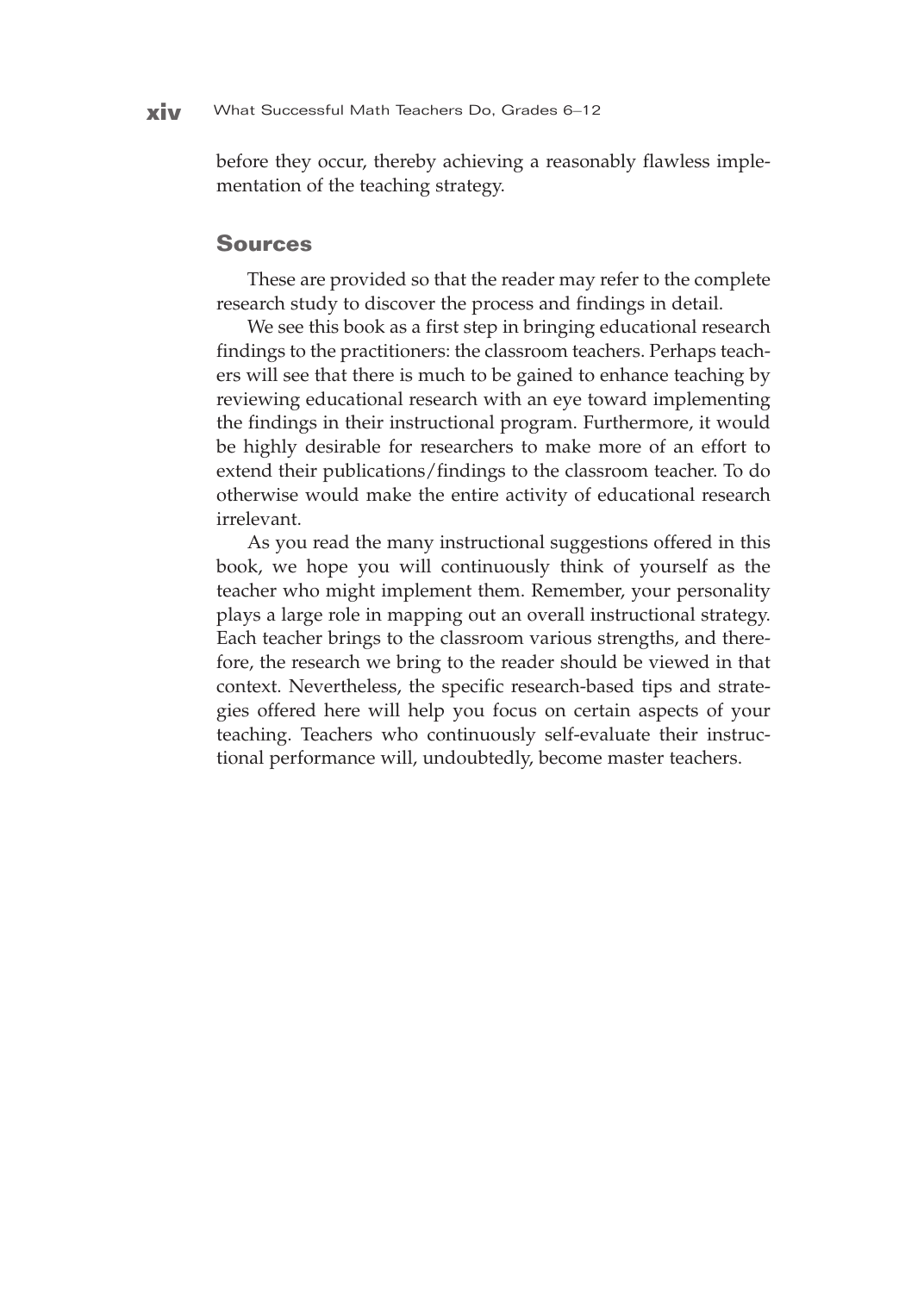## **Acknowledgments**

Amy Rosenstein is to be commended for her fine copy editing of the second edition.

### **PUBLISHER'S ACKNOWLEDGMENTS**

Corwin thanks the following individuals for their contributions to this book:

Kim Cottini, Math Learning Consultant Living Sky School Division North Battleford, Saskatchewan*,* Canada

Diane S. Coupal, Adjunct Lecturer in Mathematics State University of New York at Plattsburgh Mathematics Department Plattsburgh, NY

Nathan Herzog, Associate Professor William Jessup University Rocklin, CA

Jami Stone, Assistant Professor of Education Black Hills State University College of Education Spearfish, SD

Steven Willott, National Board Certified Mathematics Teacher Francis Howell North High School St. Charles, MO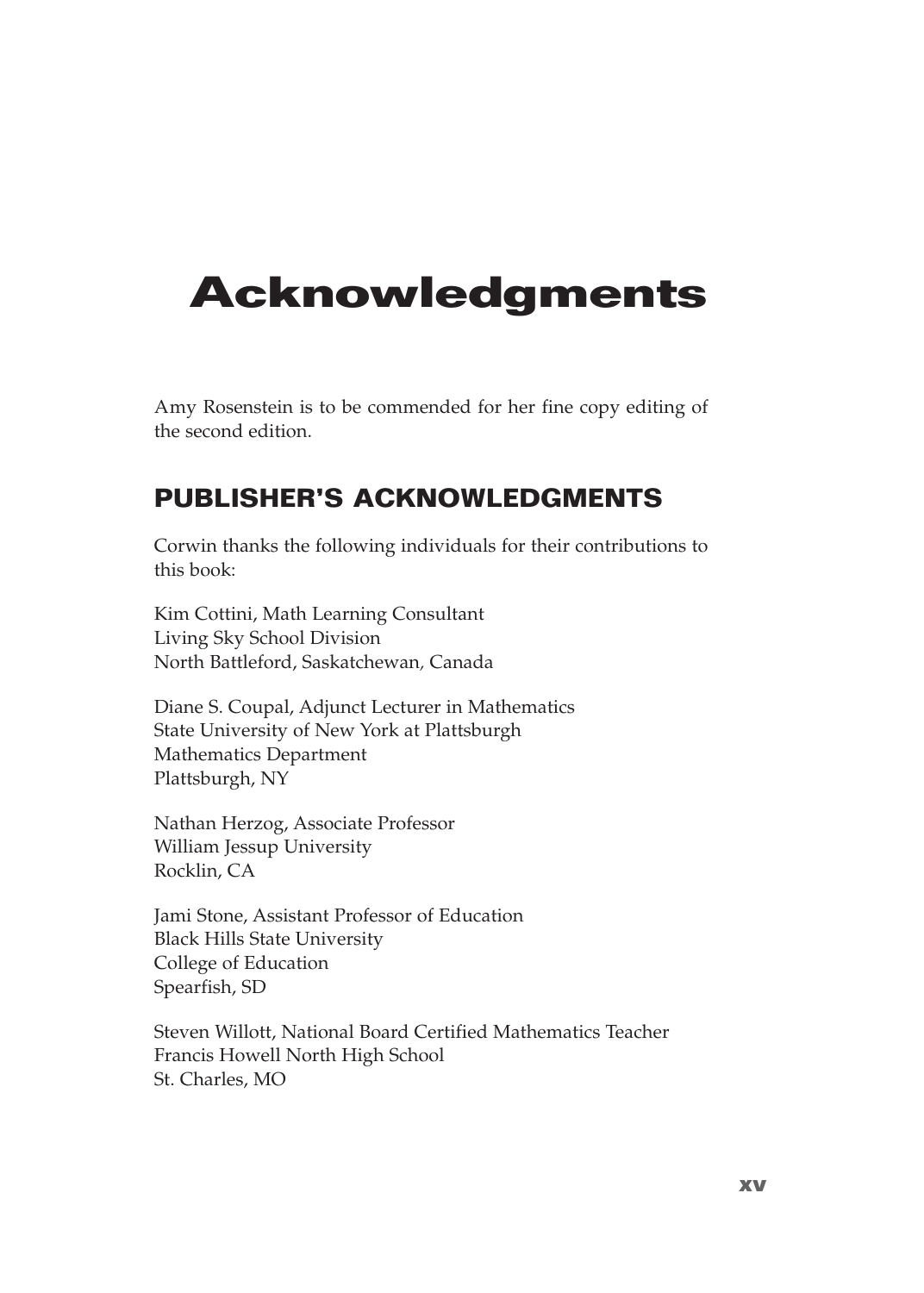## **About the Authors**



**Alfred S. Posamentier** is Dean of the School of Education and Professor of Mathematics Education at Mercy College, New York. For the previous 40 years he held these same positions at The City College of The City University of New York. He is the author and coauthor of more than 55 mathematics books for teachers, students, and the general readership. He is also a frequent commentator in newspapers on topics relating to education.

After completing his BA degree in mathematics at Hunter College of The City University of New York, he took a position as a teacher of mathematics at Theodore Roosevelt High School in the Bronx (New York), where he focused his attention on improving the students' problem-solving skills and at the same time enriching their instruction far beyond what the traditional textbooks offered. He also developed the school's first mathematics teams (both at the junior and senior levels). He is currently involved in working with mathematics teachers and supervisors, nationally and internationally, to help them maximize their effectiveness.

Immediately upon joining the faculty of The City College (after having received his master's degree there), he began to develop inservice courses for secondary school mathematics teachers, including such special areas as recreational mathematics and problem solving in mathematics.

Dr. Posamentier received his PhD from Fordham University (New York) in mathematics education and has since extended his reputation in mathematics education to Europe. He has been visiting professor at several European universities in Austria, England, Germany, and Poland, and at the University of Vienna, he was Fulbright Professor in 1990.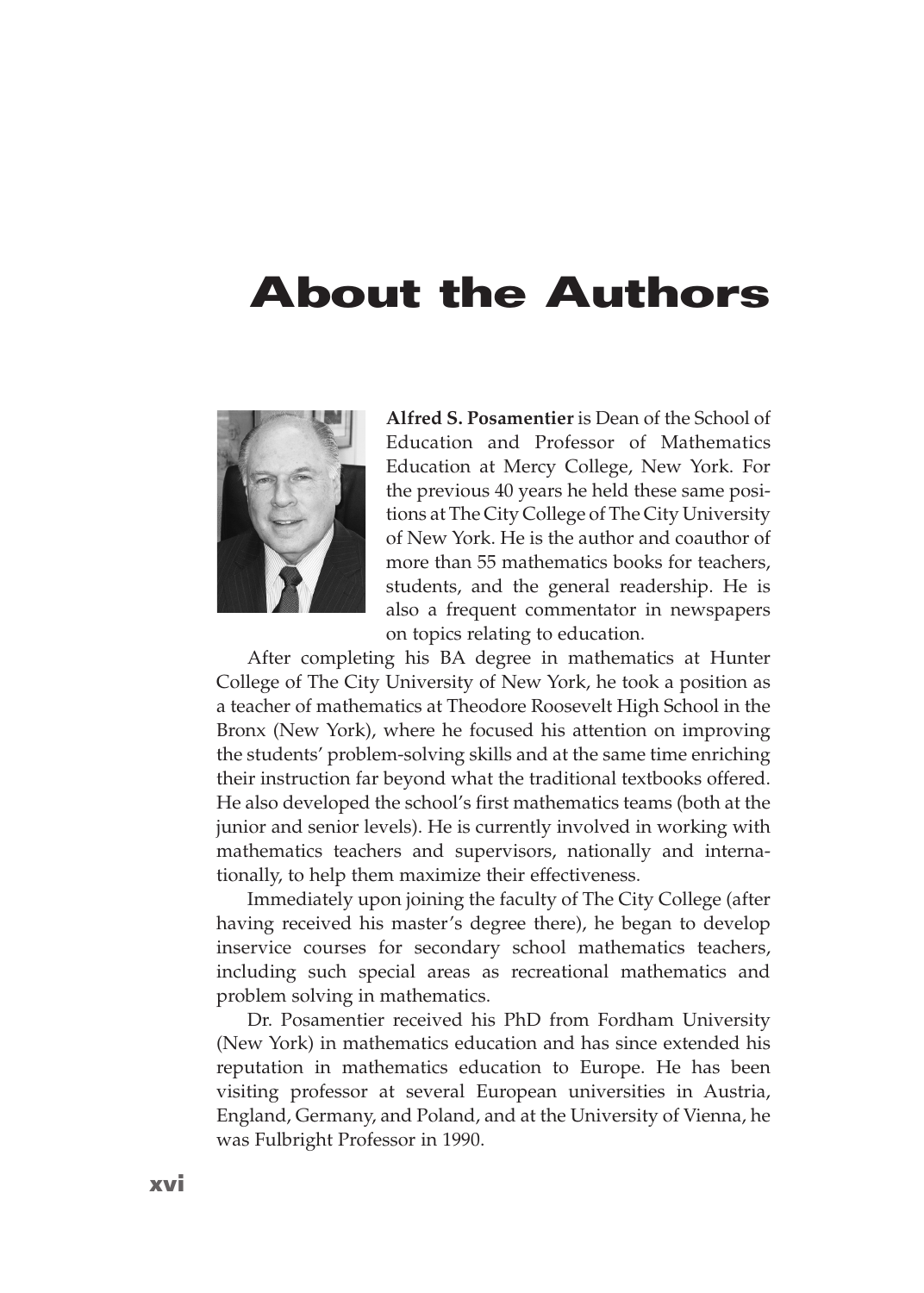In 1989, he was awarded the title of Honorary Fellow at the South Bank University (London, England). In recognition of his outstanding teaching, The City College Alumni Association named him Educator of the Year in 1994, and New York City had May 1, 1994, named in his honor by the President of the New York City Council. In 1994, he was also awarded the Grand Medal of Honor by the Federal Republic of Austria. In 1999, upon approval of Parliament, the president of the Federal Republic of Austria awarded him the title of University Professor of Austria; in 2003, he was awarded the title of *Ehrenbürger* (Honorary Fellow) of the Vienna University of Technology, and he was awarded (June 2004) the Austrian Cross of Honor for Arts and Science, First Class by the President of the Federal Republic of Austria. In 2005, he was elected to the Hall of Fame of the Hunter College Alumni Association, and in 2006, he was awarded the Townsend Harris Medal from The City College of New York. Other honors bestowed upon Dr. Posamentier include Education Leader of the Year, *Education Update* newspaper, 2009; Educator of the Year, The City College of New York Education Alumni Association, 2009; New York State Mathematics Education Hall of Fame, New York State Association of Mathematics Supervisors, 2009; and the Christian-Peter Beuth Prize 2009, Beuth Society and University of Applied Science, Berlin, Germany, 2010.

He has taken on numerous important leadership positions in mathematics education locally. He was a member of the New York State Education Commissioner's Blue Ribbon Panel on the Math-A Regents Exams. He served on the Commissioner's Mathematics Standards Committee, which was charged in 2004 with rewriting the Standards for New York State, and he is on the New York City Public Schools Chancellor's Math Advisory Panel.

After 40 years on the faculty of The City College of New York, and now three years as Dean of the School of Education at Mercy College, New York, he is still a leading commentator on educational issues and continues his longtime passion of seeking ways to make mathematics interesting to teachers (see *Math Wonders: To Inspire Teachers and Students* [2003] and *The Art of Motivating Students for Mathematics* Instruction [2011]), students, and the public—as can be seen from his latest books: *Math Charmers: Tantalizing Tidbits for the Mind* (2003);  $\pi$ , *A Biography of the World's Most Mysterious Number* (2004); *101*+ *Great Ideas for Introducing Key Concepts in Mathematics, Second Edition* (2006); and *The Fabulous Fibonacci Numbers* (2006); *Problem Solving Strategies for Efficient and Elegant Solutions* (2008);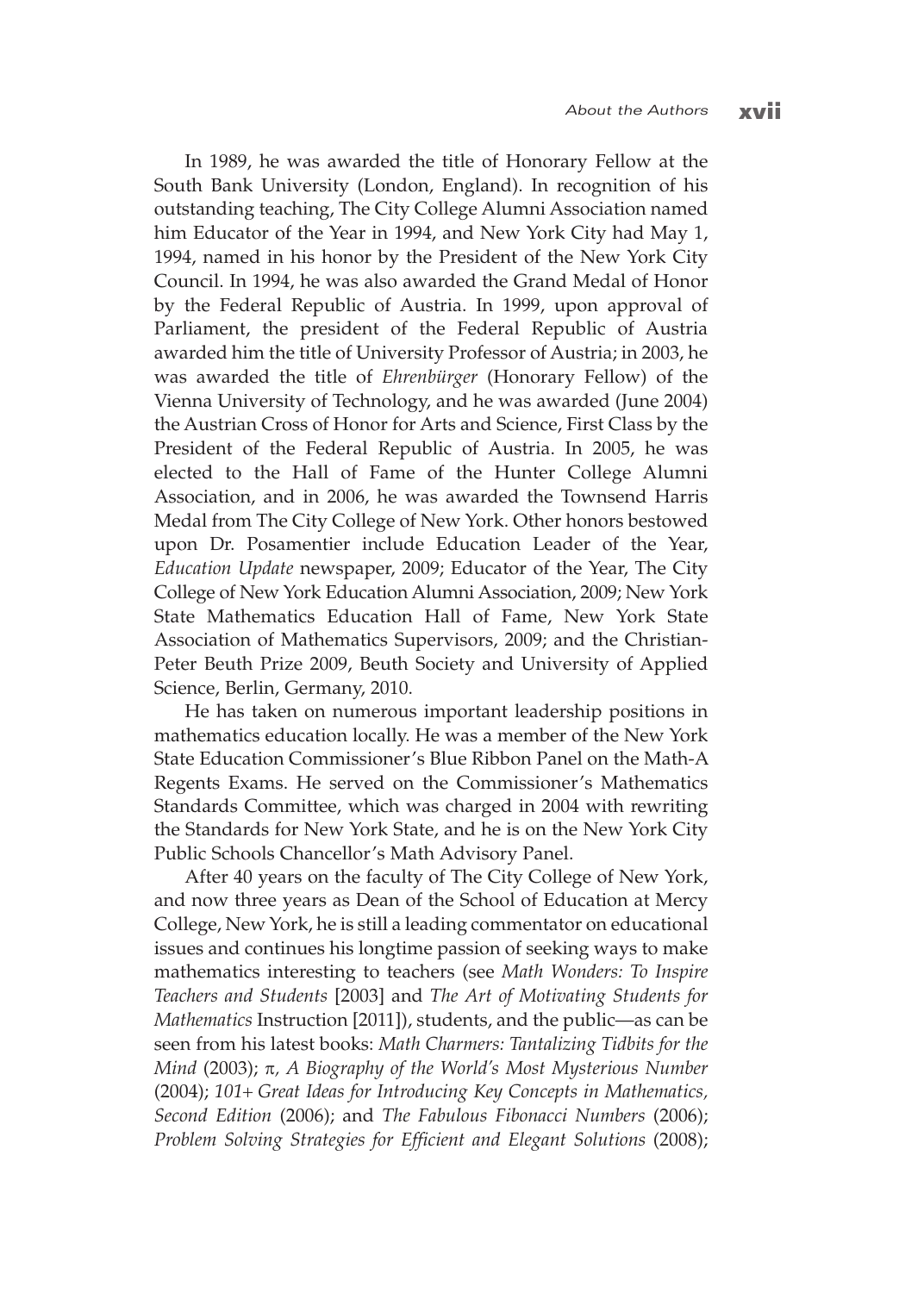#### **xviii** What Successful Math Teachers Do, Grades 6-12

*Mathematical Amazements and Surprises: Fascinating Figures and Noteworthy Numbers* (2009); *The Pythagorean Theorem* (2010); *The Glorious Golden Ratio* (2012); *The Secrets of Triangles: A Mathematical Journey* (2012); and *Magnificent Mistakes in Mathematics* (2013).



**Terri L. Germain-Williams** is Assistant Professor of Mathematics Education at Mercy College, teaching courses in methods of teaching mathematics as well as Assessment and Evaluation. She also works with a number of schools and organizations as an educational consultant, supporting schools in the areas of mathematics instruction, scheduling and programming, the implementation of small learning communities, data and accountability, strategic planning, and leadership.

Germain-Williams graduated with a bachelor's degree in mathematics from Adelphi University and began her career as an intern at Mepham High School in Bellmore, New York, during a fifth-year master's program. Upon graduating with her master's degree and completing her internship, Germain-Williams began her teaching career as an eighth-grade mathematics teacher in Jericho, New York. The lure to make a difference in an area of high need brought Germain-Williams to join the team of founding teachers of the Bushwick School for Social Justice housed in the Bushwick High School Campus in Brooklyn, New York. This group of dedicated educators brought the vision of the planning team to reality when, within four years, tripled the historically low graduation rate and her own personal vision: to have a class of students learn calculus before enrolling in college.

Upon graduating from Queens College's School Supervision and Administration program, Germain-Williams was fortunate to join the administrative team at the Academy of Urban Planning (AUP). At AUP, Germain-Williams focused on supporting student data practices and provided professional development and support to the mathematics and science departments. During her tenure as Assistant Principal, she was accepted into the PhD in Mathematics Education Program at Teachers College, Columbia University, where she is now in the final stages.

Prior to accepting the position with Mercy College Graduate School of Education, Germain-Williams worked as an Achievement Manager with the New York City Department of Education,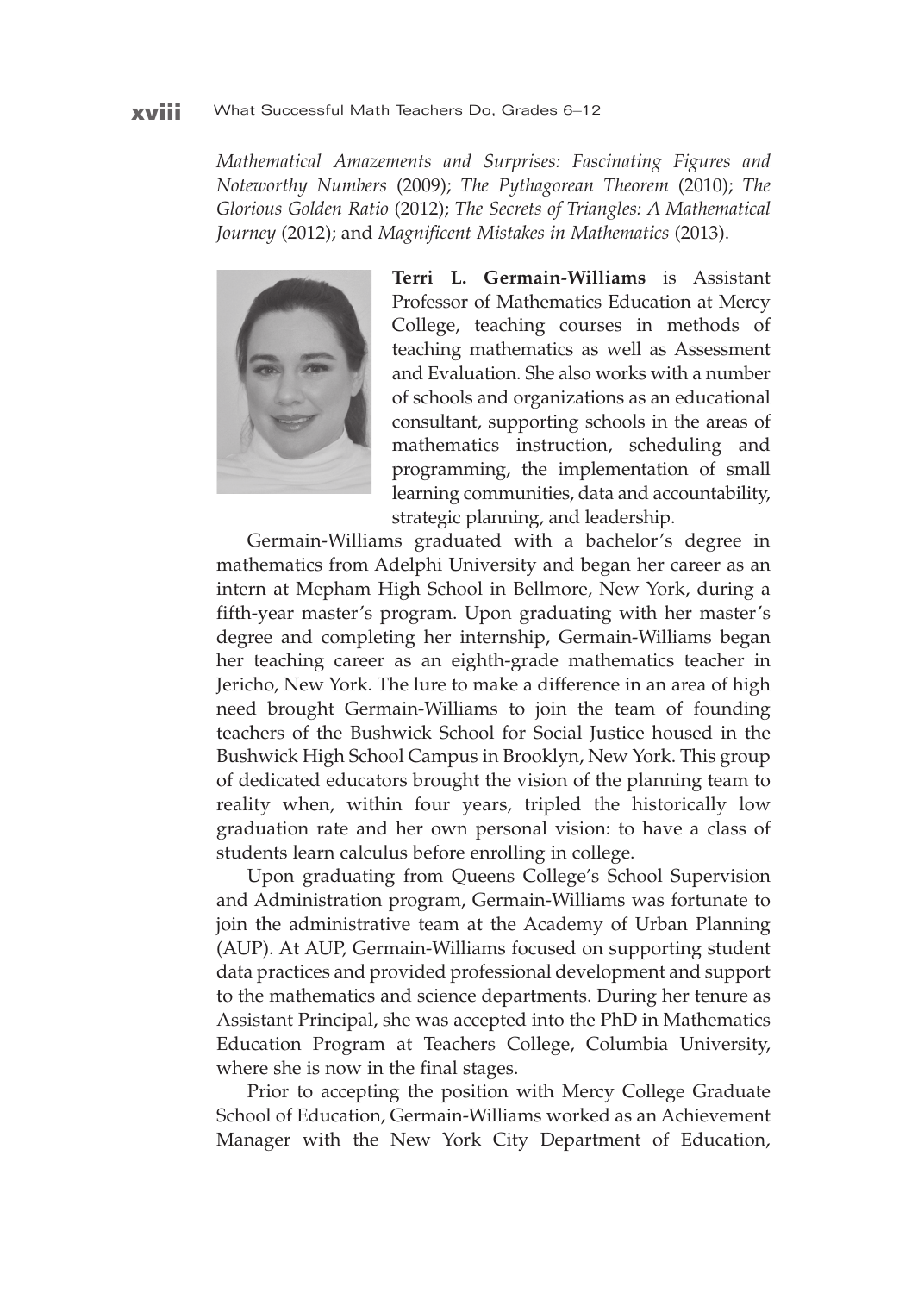supporting more than 25 K–12 schools in the areas of instruction, strategic planning, professional development, federal and state data and accountability, scheduling/programming, and student services.



**Daniel Jaye** is the Chief Academic Officer and Director of Academic Affairs at the Solomon Schechter Day School of Bergen County. He lectures frequently and enjoys presenting interesting techniques in problem solving as well as problems that provide enrichment for the mathematics classroom. He is also interested in comparing math standards throughout the nation and the world.

Jaye graduated from The City College of New York with a major in mathematics and began his career teaching mathematics at Seward Park High School (New York City). After one year, he was invited to teach at the prestigious Stuyvesant High School (New York City), where he distinguished himself by teaching the entire range of high school mathematics courses.

After receiving his master's degree in mathematics education from The City College of New York, Jaye took an interest in guiding student research projects in mathematics. Shortly thereafter, he served as the math research coordinator and coordinated the submission of thousands of student-generated research papers to local and national competitions, including the Westinghouse and Intel Science Talent Search Competitions. In 2001, he was awarded the Mathematical Association of America's Edyth Sliffe Award for Excellence in Teaching. He was also the recipient of Education Update's Outstanding Teacher of the Year award in 2004.

After 25 years of outstanding teaching, Jaye was selected as Assistant Principal for the Stuyvesant High School Department of Mathematics. He immediately began to put his energies into creating more opportunities for talented and gifted students to study advanced mathematics. He was chosen to be Executive Director of the New York City Math Team, where he coordinated the training activities of the 100 members of the team. In 2001, he created and directed the CCNY Summer Scholars Academy in Mathematics and Science. This program provides advanced courses in mathematics and science and is supplemented by a stellar guest lecture series featuring noted mathematicians, scientists, and educators.